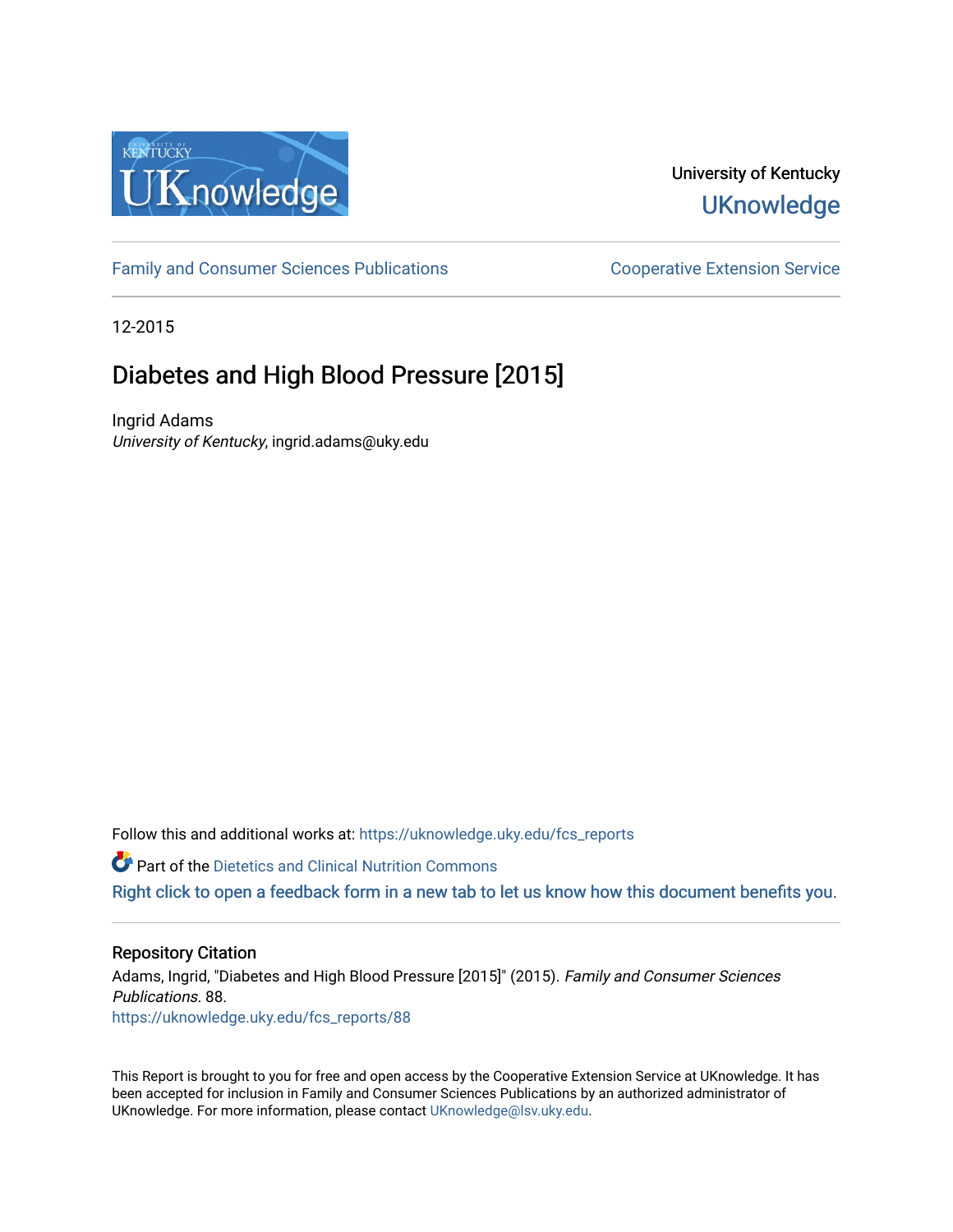

# **Diabetes and High Blood Pressure**

*Ingrid Adams, Dietetics and Human Nutrition*

# **Did you know?**

- If you have diabetes you are more likely to develop high blood pressure, also known as hypertension.
- A person with diabetes and hypertension is twice as likely to develop heart disease or have a stroke.
- If you have diabetes and hypertension, you are more likely to have diabetes complications, such as kidney disease, eye problems that may lead to blindness, and nerve problems.

# **What is blood pressure?**

Blood pressure is the force of blood inside the arteries. This force is needed to move blood from the heart to other parts of the body.

## **What is high blood pressure?**

High blood pressure is a condition in which the force with which blood flows through the blood vessels is above normal.

# **Understanding blood pressure terms and numbers**

- Two numbers indicate a blood pressure reading:
	- − The top number is called the systolic (sis-TOLik) pressure. It measures the pressure inside the artery as the heart beats and pumps blood to the blood vessels.
	- − The bottom number is called the diastolic (di-a-STOL-ik) pressure. It measures the pressure between beats when the heart is resting.
- Both of these numbers are recorded as millimeters of mercury (mm Hg).
- If you have diabetes, a blood pressure reading of 130 over 80 (130/80) mm Hg is considered high. This reading is considered prehypertension for individuals without diabetes.
- When you keep your blood pressure below 130/80 mmHg you lower your risk of developing diabetes complications.
- If you have diabetes related complications such as kidney disease, your doctor may suggest a lower blood pressure goal.

# **What should I be aware of?**

Two out of three adults living with diabetes also have high blood pressure. High blood pressure has no symptoms. It may be difficult to tell if your blood pressure is high. A person may have high blood pressure for years and not know it. If you have diabetes you should have your blood pressure checked each time you visit your doctor, or at least two to four times a year.

# **What can I do to control my blood pressure if I have diabetes?**

## **Reduce the amount of salt I eat**

- Reducing the amount of salt (sodium chloride) in the diet is helpful in controlling high blood pressure.
- Many Americans eat 2,900 to 4,300 mg (1¼ to 2 teaspoons) of sodium daily.
- Eat less than 1,500 mg of sodium each day. This is less than three-quarters of a teaspoon of salt.
- Eat foods with less than 400 mg of salt per serving.

*If you have diabetes you should have your blood pressure checked each time you visit your doctor, or at least two to four times a year.*

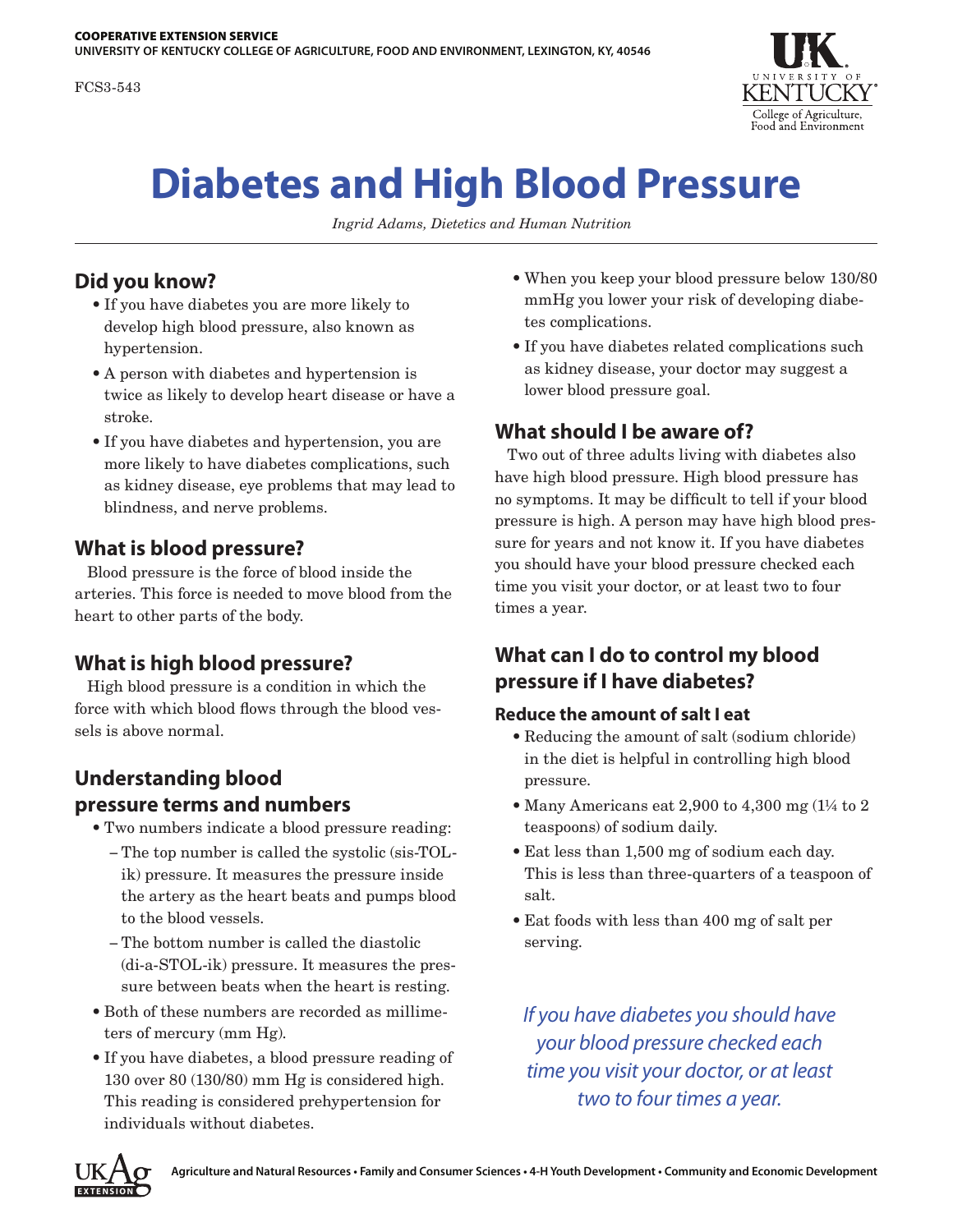#### **How much sodium do some foods contain?**

The table below shows the amount of sodium in some common foods.

| Food                                                | <b>Serving</b><br>size | <b>Sodium</b><br>(mg) |
|-----------------------------------------------------|------------------------|-----------------------|
| <b>Grains and grain products</b>                    |                        |                       |
| Cooked cereal, rice, pasta, unsalted                | $\frac{1}{2}$ cup      | $0 - 5$               |
| Ready-to-eat cereal                                 | 1 cup                  | 356-637               |
| Bread, white                                        | 1 slice                | 175                   |
| <b>Vegetables</b>                                   |                        |                       |
| Fresh or frozen, cooked without<br>salt             | $\frac{1}{2}$ cup      | 70                    |
| Canned or frozen with sauce                         | $\frac{1}{2}$ cup      | 140-460               |
| Tomato juice, canned                                | $\frac{1}{2}$ cup      | 330                   |
| <b>Fruit</b>                                        |                        |                       |
| Fresh, frozen, canned                               | $\frac{1}{2}$ cup      | $0 - 5$               |
| Low-fat or fat-free milk and milk<br>products       |                        |                       |
| Milk                                                | 1 cup                  | 107                   |
| Yogurt                                              | 1 cup                  | 175                   |
| Natural cheeses                                     | $1\frac{1}{2}$ oz      | 110-450               |
| Processed cheeses                                   | 2 oz                   | 600                   |
| Nuts, seeds, legumes                                |                        |                       |
| Peanuts, salted                                     | 1/ <sub>3</sub> cup    | 120                   |
| Peanuts, unsalted                                   | 1/ <sub>3</sub> cup    | 0-5                   |
| Beans, cooked from dried or<br>frozen, without salt | $\frac{1}{2}$ cup      | $0 - 5$               |
| Beans, canned                                       | $\frac{1}{2}$ cup      | 400                   |
| Lean meats, fish, poultry                           |                        |                       |
| Fresh meat, fish, poultry                           | 3 oz                   | 30-90                 |
| Tuna canned, water pack, no salt<br>added           | 3 oz                   | $35 - 45$             |
| Tuna canned, water pack                             | 3 oz                   | 230-350               |
| Ham, lean, roasted                                  | 3 oz                   | 1,300                 |

Source: Lowering Your Blood Pressure with DASH from NIH.

The following foods are high in sodium. You should limit these foods in your diet.

- Salted snacks
- Canned or frozen, pre-breaded, pre-fried fish
- Cured or preserved meats (luncheon meats, sausage, hotdogs, corned beef)
- Canned foods
- Cheeses and buttermilk
- Seasoned salts
- Convenient and processed foods
- Ketchup, mayonnaise, soy sauce, and salad dressings

#### **Ways to cut back on sodium**

- Add little or no salt to your food at the table and during cooking.
- Season food with herbs and spices instead of salt.
- Lemon juice and hot chilies add flavor.
- Cut back on condiments such as mustard, relish, ketchup, soy sauce, and barbecue sauce.
- Rinse canned foods like tuna and salmon to remove some of the sodium.

Sometimes it is difficult to tell how much sodium is in a food. Reading food labels can help you choose foods that are low in sodium and can also help you compare the sodium present in different foods. When you look at the food label you should look at the amount of sodium in each serving.

Use the Percent Daily Value information found on food labels to see the percentage of the daily requirement you are getting for sodium.

- Choose foods that contain 5 percent of the Daily Value for sodium.
- Low-sodium foods contain 140 mg of sodium or less in each serving.
- High-sodium foods contain 20 percent of the Daily Value of sodium.

*Reading food labels can help you choose foods that are low in sodium and can also help you compare the sodium present in different foods.*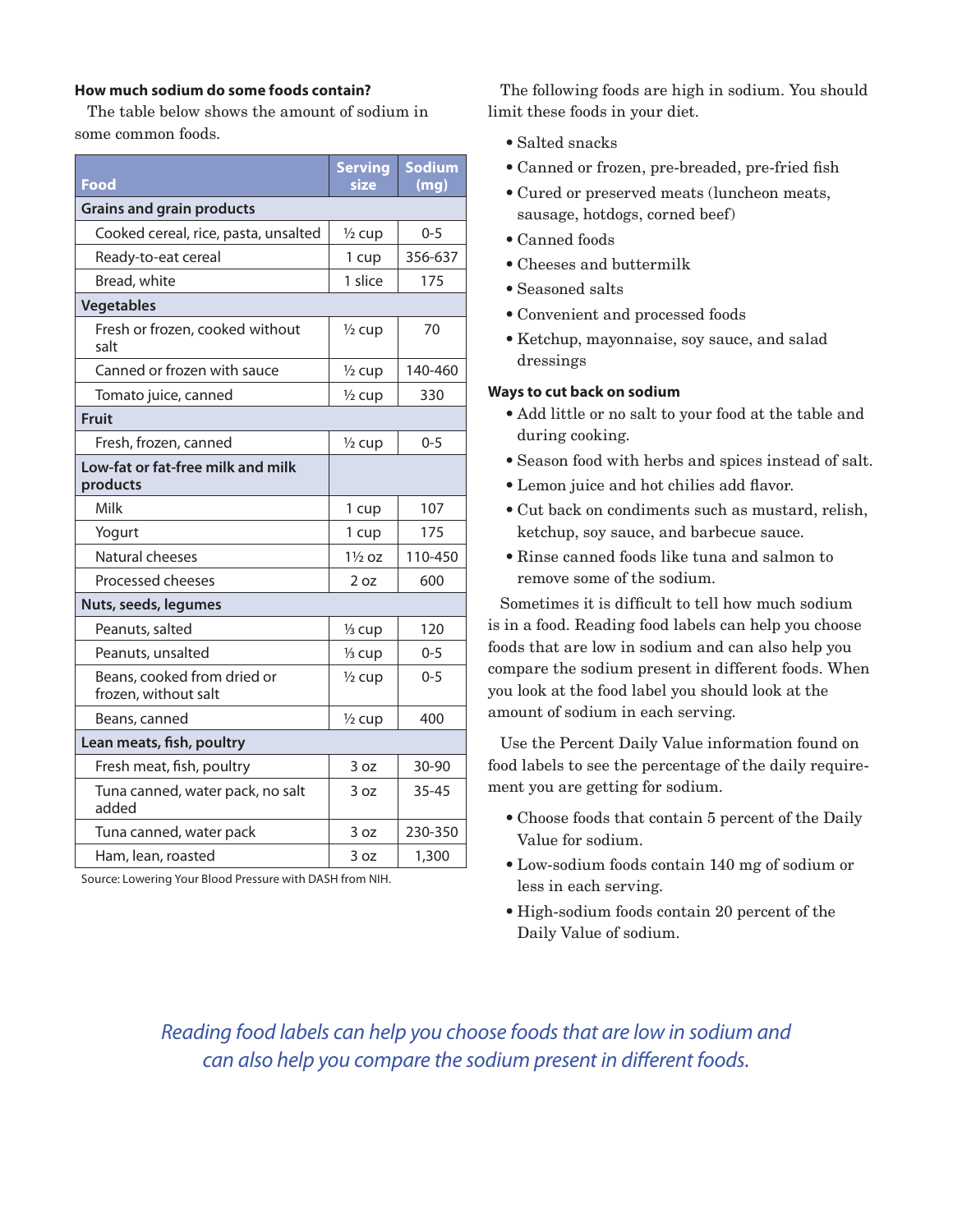# *Being overweight may be the cause of high blood pressure for about half of all individuals who are both overweight and have high blood pressure*

Choosing fresh fruits and vegetables and foods that are not processed are good ways to keep your sodium intake low.

### **Eat Healthfully by Following a Meal Plan**

Studies have shown that high blood pressure can be reduced by following a **D**ietary **A**pproaches to **S**top **H**ypertension (DASH) eating plan.

Following such a plan has also been shown to lower LDL ("bad" cholesterol) and reduce a person's risk for heart disease.

The DASH eating plan is high in:

- Fruits
- Vegetables
- Whole grains
- Fat free or low-fat milk or milk products

These foods provide nutrients such as potassium, calcium, magnesium, fiber, and protein, which have been shown to lower blood pressure.

The DASH plan is low in:

- Sodium
- Saturated fat
- Cholesterol
- Total fat
- Red meats
- Added sugar, sweets, and beverages that contain sugar

#### **Maintain a Healthy Weight**

Blood pressure rises as body weight increases. Being overweight may be the cause of high blood pressure for about half of all individuals classified as overweight. Losing weight is an effective means of reducing blood pressure.

## **Take Part in Physical Activity**

Taking part in physical activity is one way to prevent or control high blood pressure. Always check with your doctor before you begin exercising. Thirty

minutes of physical activity on five or more days of the week is recommended. These 30 minutes could be broken up into 10 minutes segments and could include activities such as walking, dancing, and household and yard chores.

## **Limit Alcohol**

Drinking too much alcohol can raise your blood pressure and add calories without adding nutrients. Alcohol should always be taken in moderation.

- No more than one drink per day for women
- No more than two drinks per day for men
- A drink is measured as:
- 12 ounces of regular beer
- 5 ounces of wine
- 1½ ounces of 80-proof distilled spirits

#### **Stop Smoking**

Smoking injures the wall of the arteries and causes them to harden. Smokers have more problems controlling their diabetes, and they are more likely to experience serious complications.

## **Medication if Prescribed**

Not everyone takes the same kind of blood pressure medicine, and many individuals take more than one type of medication. It is important that you take medication as prescribed by your doctor.

## **Resources**

Kentucky Diabetes Network:

http://www.kentuckydiabetes.net/.

National Diabetes Education Program: http:/[/www.ndep.nih.gov](http://www.ndep.nih.gov).

American Diabetes Association: http://[www.diabetes.org.](http://www.diabetes.org)

The National Institute of Diabetes and Digestive and Kidney Diseases (NIDDK) at http://www2.niddk. nih.gov/.